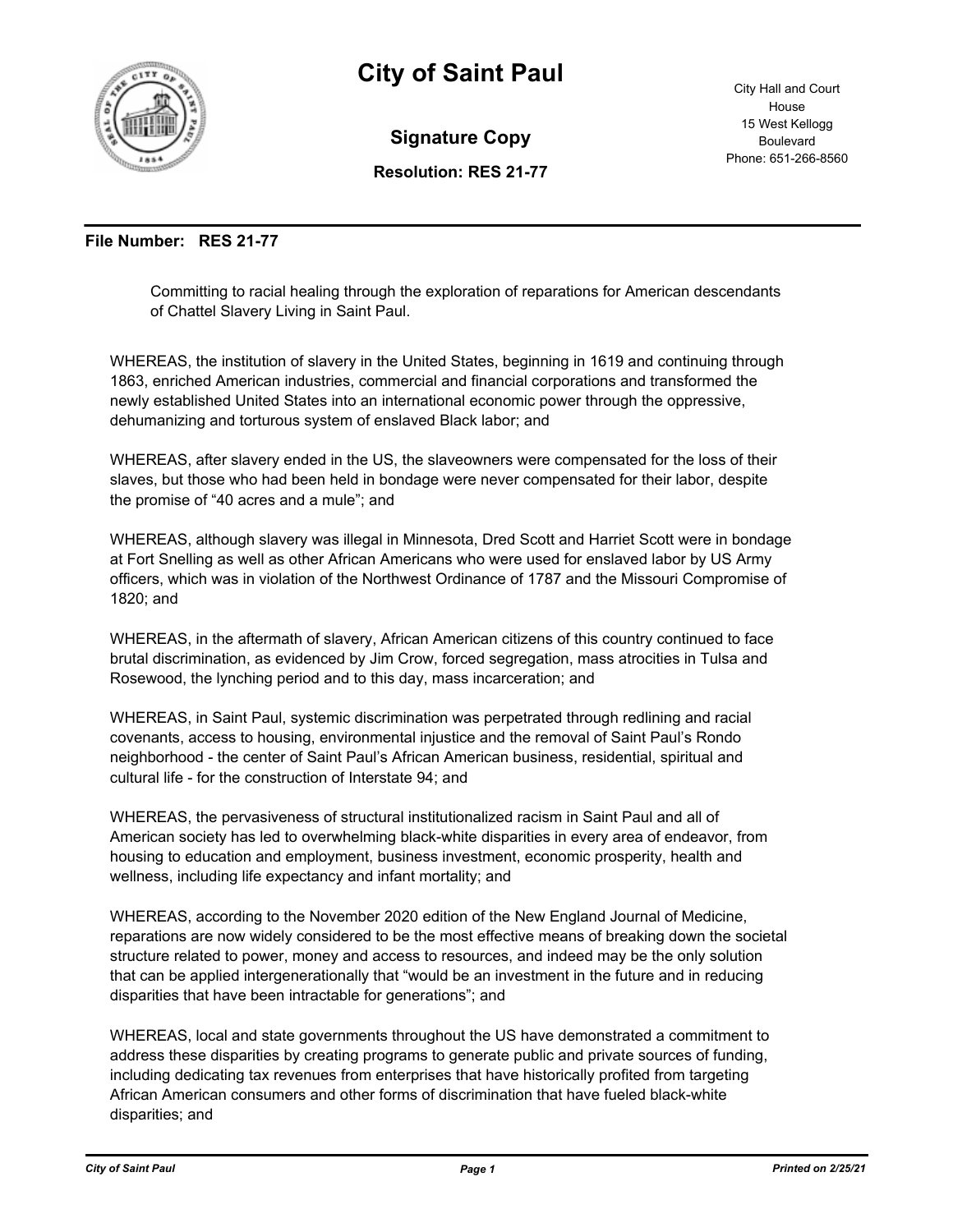WHEREAS, the tragic killing of George Floyd at the hands of Minneapolis police officers has led to local, national and international reckoning of the immorality of the racial hierarchy that exists under our so-called democratic institutions, and the founding values of this nation, "that all people are equal, that they are endowed by their Creator with certain inalienable Rights, that among these are Life, Liberty and the pursuit of Happiness;

NOW THEREFORE BE IT RESOLVED that the City Council of Saint Paul does affirm that there can be no further delay in engaging all of Saint Paul in a process of racial healing and righting these wrongs; and be it further

RESOLVED, that the City Council of Saint Paul, does herein apologize and commit to making amends for its participation in and sanctioning of institutional racism against the American descendants of chattel slavery; and be it further

RESOLVED, that the City Council of Saint Paul does herein apologize and commit to making amends for Dred Scott being held in bondage at Fort Snelling and its enforcement of institutional racism and its accompanying discriminatory practices; and be it further

RESOLVED, that the City Council of Saint Paul apologizes and commits to making amends for allowing the construction of Interstate 94 to destroy a vibrant Black community and successful Black businesses; and be it further

RESOLVED, that the City Council of Saint Paul calls on all organizations and institutions in Saint Paul that have advanced and benefited from racial inequity to join the city in these apologies and invites them to address racism within their own structures and programs and to work with the city to more comprehensively address systemic racism; and be it further

RESOLVED, that the City Council of Saint Paul calls on the State of Minnesota and our federal delegation to initiate policymaking and provide funding for reparations at the state and national level; and be it further

RESOLVED, that the Saint Paul City Council commits to use its authority to establish, within the next six months, a legislative advisory committee to work with the Administration to create the roles and responsibilities for a new city commission to be known as the Saint Paul Recovery Act Community Reparations Commission; and be it further

RESOLVED, the Saint Paul Recovery Act Community Reparations Commission shall be empowered to make short, medium and long term recommendations to specifically address the creation of generational wealth for the American Descendants of Chattel Slavery and to boost economic mobility and opportunity in the Black community; and be it further

RESOLVED, the Saint Paul Recovery Act Community Reparations Commission, as envisioned, will make significant progress toward repairing the damage caused by public and private systemic racism in the City of Saint Paul, and will issue a report for consideration by the city, which will focus on but not be limited to strategies to grow equity and generational wealth, closing the gaps in home ownership, health care, education, employment and pay, and fairness within criminal justice among the American descendants of chattel slavery.

At a meeting of the City Council on 1/13/2021, this Resolution was Passed.